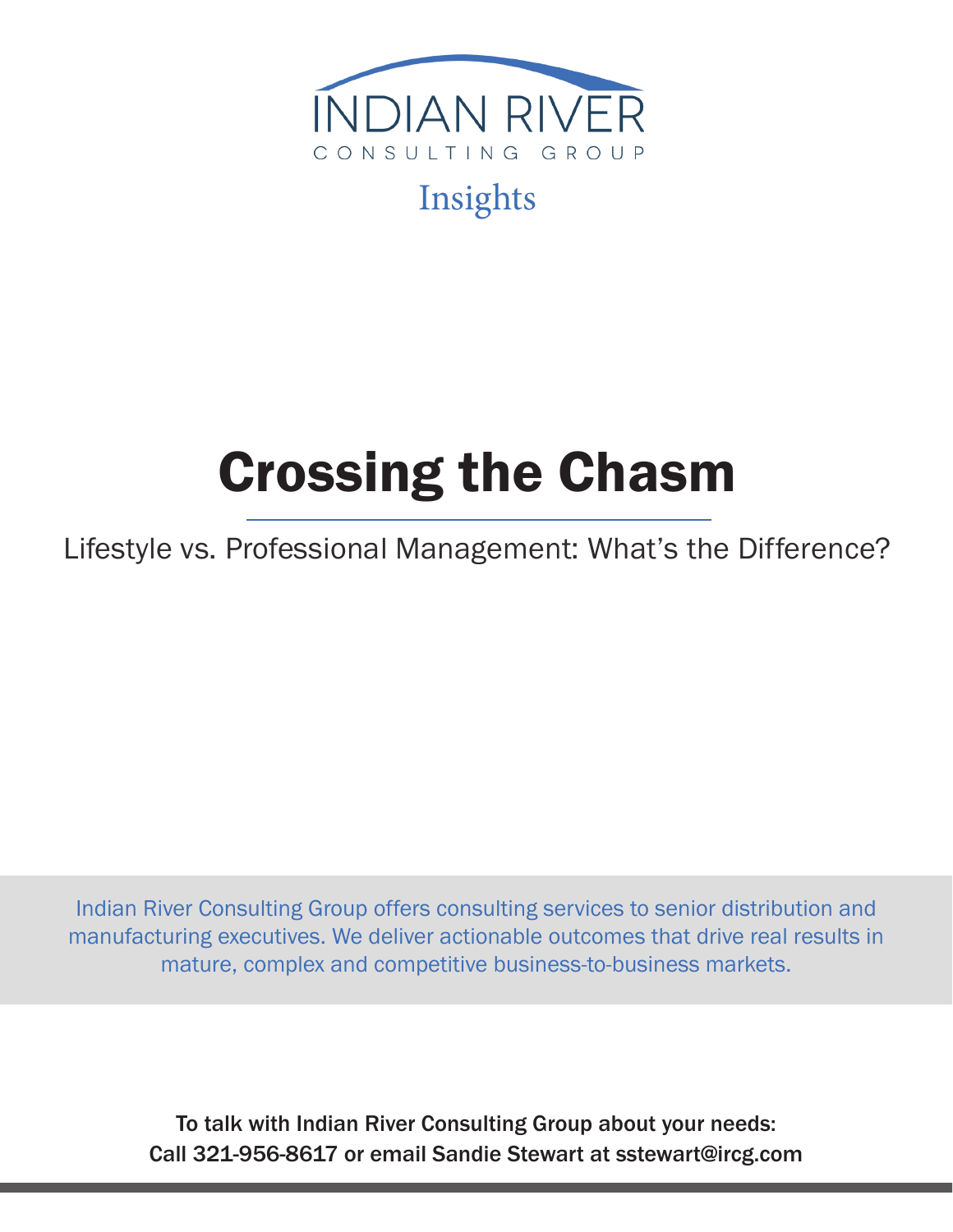*The underlying assumption is that this transition from a lifestyle business to a professionally managed one is good, and that all firms will eventually do so. The reality is quite different.*



To talk with IRCG about your needs, call 321-956-8617 or email sstewart@ircg.com.

## "If my wife knew how much debt we were in when I started this business she would have killed me. If she knew how much money we are making now she would really kill me."

I heard an owner of a distributor say this to his peers in a bar at a distribution trade show. This is the classic lifestyle business management archetype. Starting a business is a risky proposition.

In the beginning, any entrepreneurial business is undercapitalized and chases revenue to create gross margins before running out of cash. Those that succeed quickly react to avoid threats and capitalize on opportunities. The founder and owner of the capital, or debt, is also the senior operating executive. He is much more concerned with avoiding a bad year than taking any big risks to have a great year. They touch everything in the beginning – making decisions and closely supervising staff while working closely with customers and suppliers. They add expenses at the last minute to keep costs low. With a bit of luck, the business gains some scale. By this time, many of these behaviors are deeply entrenched in the culture of the firm. Decisions are made vertically, running them up to the CEO, and then executing.

Much has been written on this early foundation-building phase, which describes a lifestyle business perfectly. And a lot has been written on best practices in professional management, which typically follows. But there is little of practical value out there on making the leap from a lifestyle business to a professionally managed one. The underlying assumption is that this transition to professionally managed is good, and all firms will eventually do so.

The reality is actually quite different. We have worked with lifestyle businesses that have over \$1 billion in revenue, and we have worked with professionally managed firms that have less than \$20 million. Size is a predictor but not a decisive one. Here are some of the other indicators of whether your business is a lifestyle or professionally managed one:

- In a lifestyle business most decision-making is vertical. Choices move up the organization for a CEO decision. In a professionally managed firm, most decision-making is made horizontally by CEO direct reports. These executives have access to all financial information, and each carries responsibility for aspects of the firm's performance. They are managed with post-action controls around budgets rather than pre-action "I've got to get permission first" controls.
- In a lifestyle business, the CEO is the final decision-maker. In a professionally managed firm, a board of directors has real responsibility and oversight, even if the firm is 100%-owned by the CEO-entrepreneur. One benefit of this approach: The CEO has trusted advisors who can provide helpful input and execute the CEO's final wishes if he meets an untimely end.
- In a lifestyle business, the CEO does most of the worrying about risks, the future, and how to grow the business. In a professionally managed business, the load is spread across and carried by the CEO's direct reports.
- In a lifestyle business, most growth is captured by reacting quickly and responsively to new opportunities. In a professionally managed business, most growth is intentional. It was researched, investments were made, and resources were applied to achieve the plan.
- In a lifestyle business, staff and other expenses are only added when they become critical and the business can't move forward without them. In a professionally managed business, some expenses are made in advance to prepare the business for growth.
- In a lifestyle business, there is a built-in bias to "this is how we've always done it." In a professionally managed business, innovation and experimentation is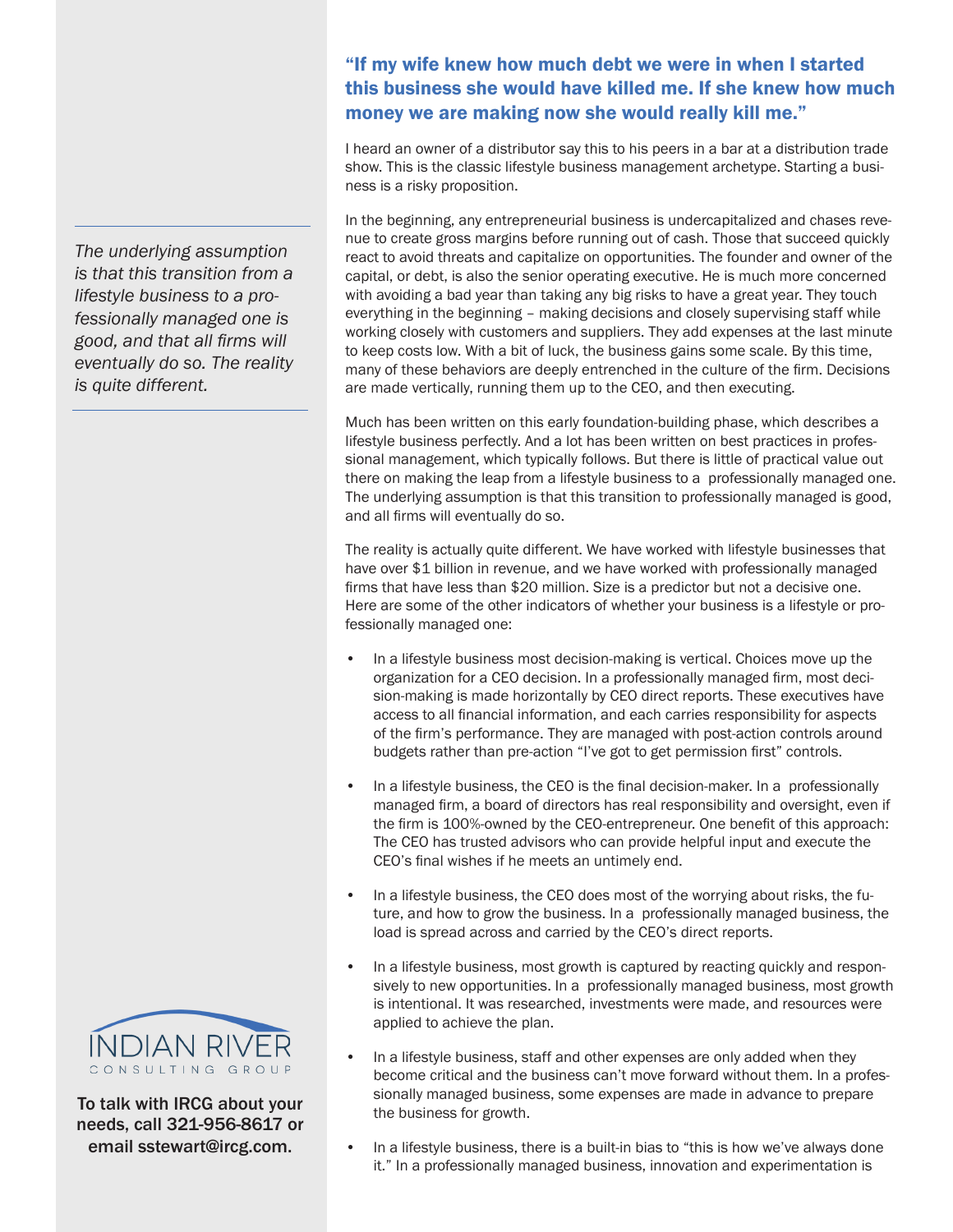budgeted, often by functional department rather than a decision by the CEO.

Understand that these characteristics are gradations on a wide scale.

### Where Plan B Comes In

Old men always stay too long, and denial is much more than a river in Egypt.

Entrepreneurs will always age out. If they are still the center of all decision-making, and they leave, the business invariably fades and fails. This is the No. 1 driver of making a transition to being professionally managed. Becoming professionally managed creates value independent of the CEO-entrepreneur's direct contributions. This may be to prepare for a transition to a relative or an employee buyout agreement. Or it may be to prepare for the recruitment of a professional employee executive and board for oversight. The alternative is to sell the business to an outsider.

The data below was developed for a research project we conducted for the National Association of Wholesaler-Distributors back in 2003. It shows growth rate relative to the industry as a function of firm age. Growth at 0 on the vertical axis indicates that the firm grew at the same rate as its industry peers between 1998 and 2002. Any values above the line indicate that the firm gained share by growing faster than the rest of their competitors. Below the line indicates share lost as they fell behind.



Firms between 40 and 90 years of age grew slower than their peers, and they lost share. After 90 years, they return to growing faster than their industry peers. We understood the early decline in growth rates as it is easy to have high growth rates when you are very small. It becomes harder to sustain that as you grow. We figured the loss in share years were due to entrepreneurs who aged out and rode their businesses down. We didn't understand the return to share growth after 90 years of age, so we asked those firms why.

The answer: They said they had learned to recognize family members who performed badly as leaders and to change before they destroyed the firm. These older firms were able to do this because they had boards and real executive oversight, a core characteristic of professionally managed firms.

Many aging entrepreneurs don't start thinking about succession until they retire. Remember the genetic bias to react quickly rather than deliberately? This often becomes a fatal flaw as health crises are rarely scheduled.

A shareholder alternative analysis – the fancy term for this aging-out succession plan — really needs to be done well in advance of any change in management. It's a decision that has to be made intentionally, rather than reactively. Helping clients through this has been a part of our consulting practice for decades. Most privately held firms choose to keep the business in their families and usually set up a board and at some point bring in an employee CEO. The transitions of operating management and ownership are very different and need to be handled separately. Advisors who combine these two very different challenges and then optimize business choices to minimize tax liability have destroyed millions of dollars in shareholder value.



To talk with IRCG about your needs, call 321-956-8617 or email sstewart@ircg.com.

At the heart of this transition of operating management is a switch to professional management. The interesting part of this transition is that it can happen when the

*Many aging entrepreneurs don't start thinking about succession until they retire.*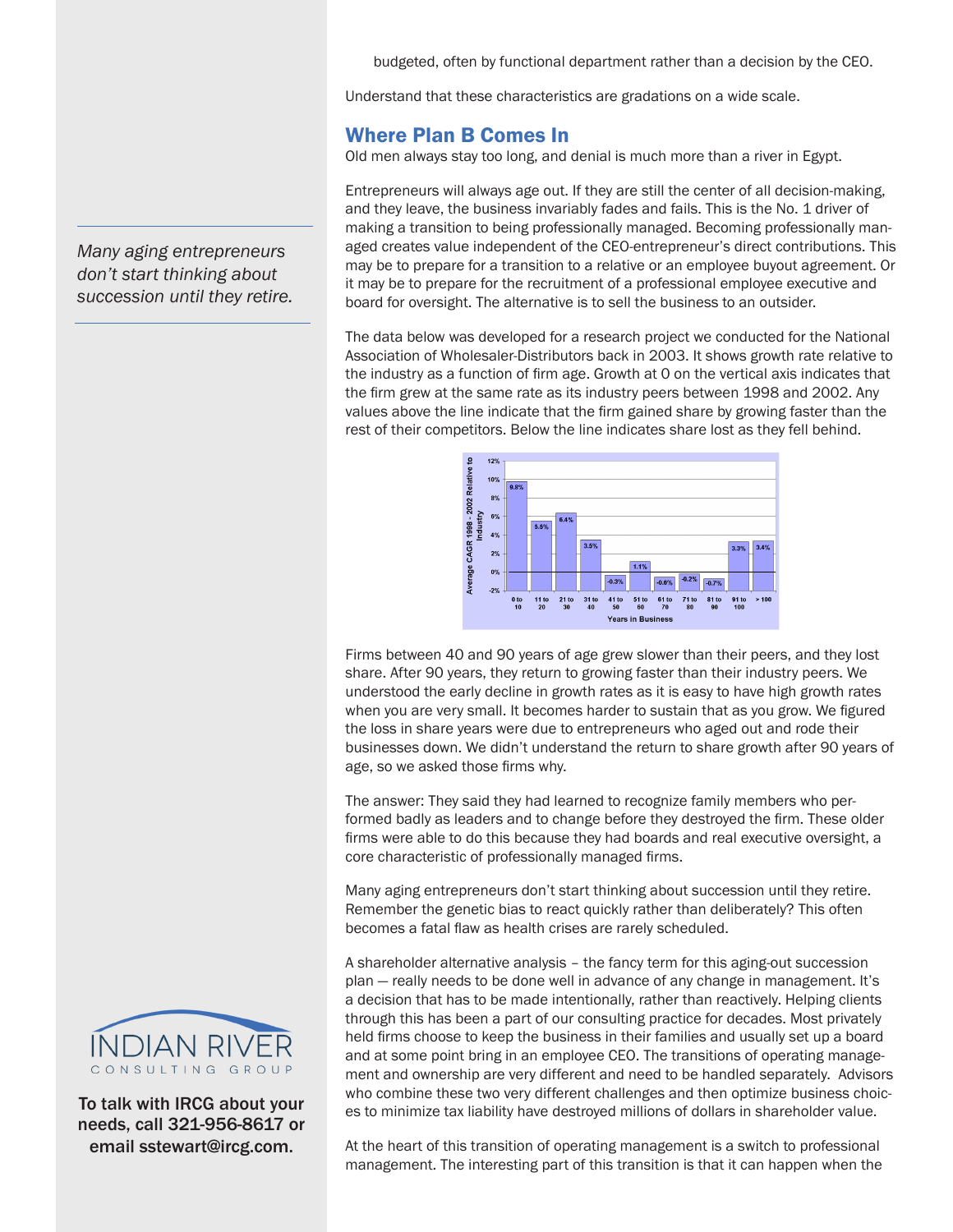CEO-entrepreneur decides it should, and this can be now or when they are preparing to exit the business.

The other driving factor is that a professionally managed firm is usually worth significantly more than a lifestyle business. In private equity parlance, a platform firm gets a higher multiple of EBITDA earnings, and is professionally managed. The reason is that it is already positioned for significant additional growth. An add-on acquisition is typically a lifestyle business that can be integrated into the platform firm.

#### The Obstacles

It is hard for any CEO-entrepreneur to cross the lifestyle-to-professional chasm. It makes sense to create higher shareholder value and value for the firm after the founder exits. To an outsider this seems like an easy decision.

If this is true, why do so many lifestyle businesses fail to make the transition? For some, the answer is that they don't want to cross. Many enjoy what they are doing, they are good at it, and they have achieved more success than they ever expected. It is good to be a king. For others, they decide that their employees aren't entrepreneurial enough or that they are lazy and incompetent. Even worse, some have large egos and will not allow others to be more successful then themselves, especially if they are doing something different.

Several years ago one of our clients had outgrown the lifestyle approach to growth. In a particularly fierce conversation, the CEO said, "Why do I need to change? I've got two airplanes, and you can see that I haven't missed many meals." He sold his business three years later to a consolidator at a lifestyle-business multiple. It was his money, and he was very happy with the way everything worked out.

This exit met the owner's expectations. It is often the exception rather than the rule.

Many other CEO-entrepreneurs know there is something more and they try to cross the chasm themselves. They hire MBAs, consultants and coaches. They go to seminars and sometimes become concept junkies. They end up adopting practices and tools but never confront the underlying challenge of management style. We had a CEO client who went to the Harvard Advanced Management Program (AMP). This is one of the best programs of its kind in the world. When we interviewed his direct reports and asked them what was different, a common response was, "He still makes lousy decisions, but now he makes them faster."

This is a tough transition. Our AMP exec tried to cross the chasm and fell into it instead. If you decide to cross, recognize it's a one-way trip and will take several years.



To talk with IRCG about your needs, call 321-956-8617 or email sstewart@ircg.com.

*A professionally managed firm is usually worth significantly more than a lifestyle business. The reason is that it is already positioned for growth.*